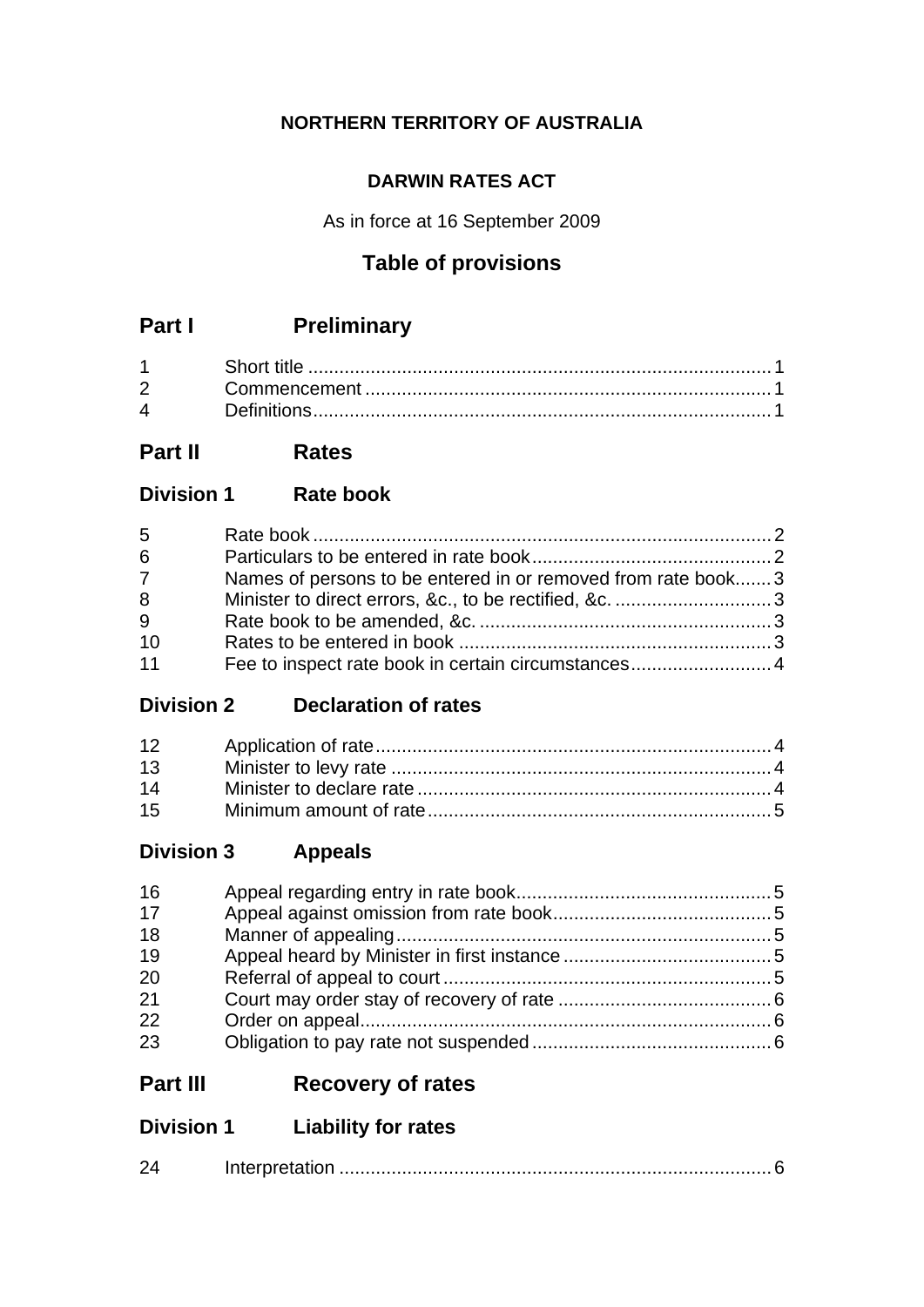| 25                |                                                              |  |
|-------------------|--------------------------------------------------------------|--|
| 26                |                                                              |  |
| 27                |                                                              |  |
| 28                |                                                              |  |
| 29                | Rates payable by occupiers in certain circumstances  8       |  |
| 30                | Industrial, &c., undertakings of Commonwealth to pay rates 8 |  |
| 31                |                                                              |  |
| 32                | Adjustment of rates between persons holding Crown lease in   |  |
|                   |                                                              |  |
| 33                |                                                              |  |
| 34                |                                                              |  |
| 35                | Seller may recover portion of rate from purchaser 10         |  |
| 36                | Between seller and purchaser rate deemed to accrue from day  |  |
|                   |                                                              |  |
| 37                | Person acquiring land liable for outstanding rates 10        |  |
| 38                | Person may recover portion of rates from previous owner 10   |  |
| 39                |                                                              |  |
| 40                |                                                              |  |
| 41                |                                                              |  |
| <b>Division 2</b> | Time for payment of rates                                    |  |

| 42 |  |  |
|----|--|--|
| 43 |  |  |

# **Division 3 Methods of recovery of rates**

| 44 |                                                                |  |
|----|----------------------------------------------------------------|--|
| 45 | Minister may require tenant to pay rent in payment of rates in |  |
|    |                                                                |  |
| 46 |                                                                |  |

**Division 4 Miscellaneous**

| 47 |                                                        |  |
|----|--------------------------------------------------------|--|
| 48 |                                                        |  |
| 49 | Payments to be appropriated to rates in order of rates |  |
|    |                                                        |  |
| 50 |                                                        |  |

# **Part IV Offences**

| 51 |  |
|----|--|
| 52 |  |

# **Part V Miscellaneous**

| 53 |  |
|----|--|
| 54 |  |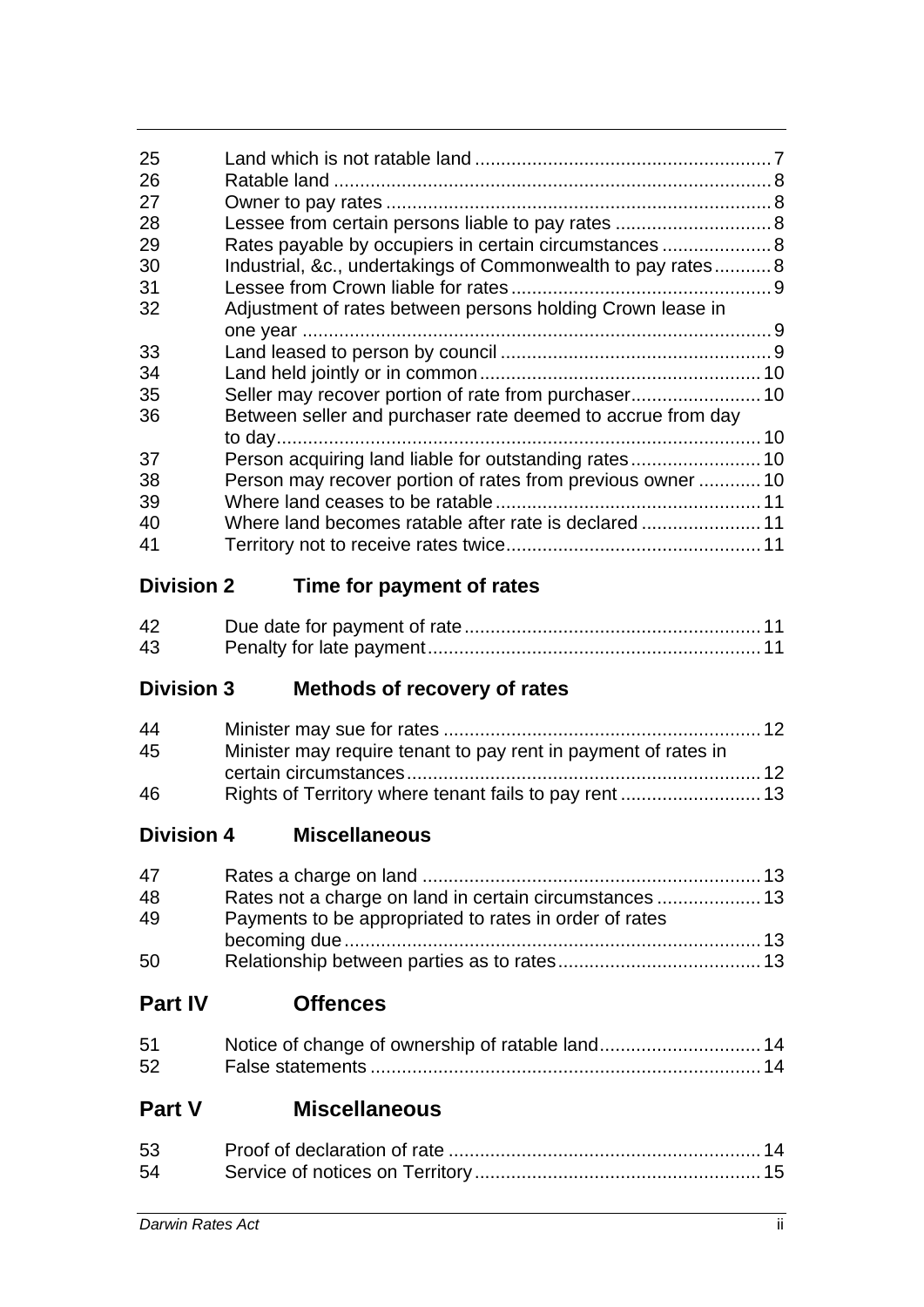| 55 |                                                            |  |
|----|------------------------------------------------------------|--|
| 56 | Continuing effect of notice served on owner or occupier 15 |  |
| 57 |                                                            |  |
| 58 |                                                            |  |
| 59 |                                                            |  |
| 60 |                                                            |  |
| 61 |                                                            |  |
| 62 |                                                            |  |
| 63 |                                                            |  |

#### **ENDNOTES**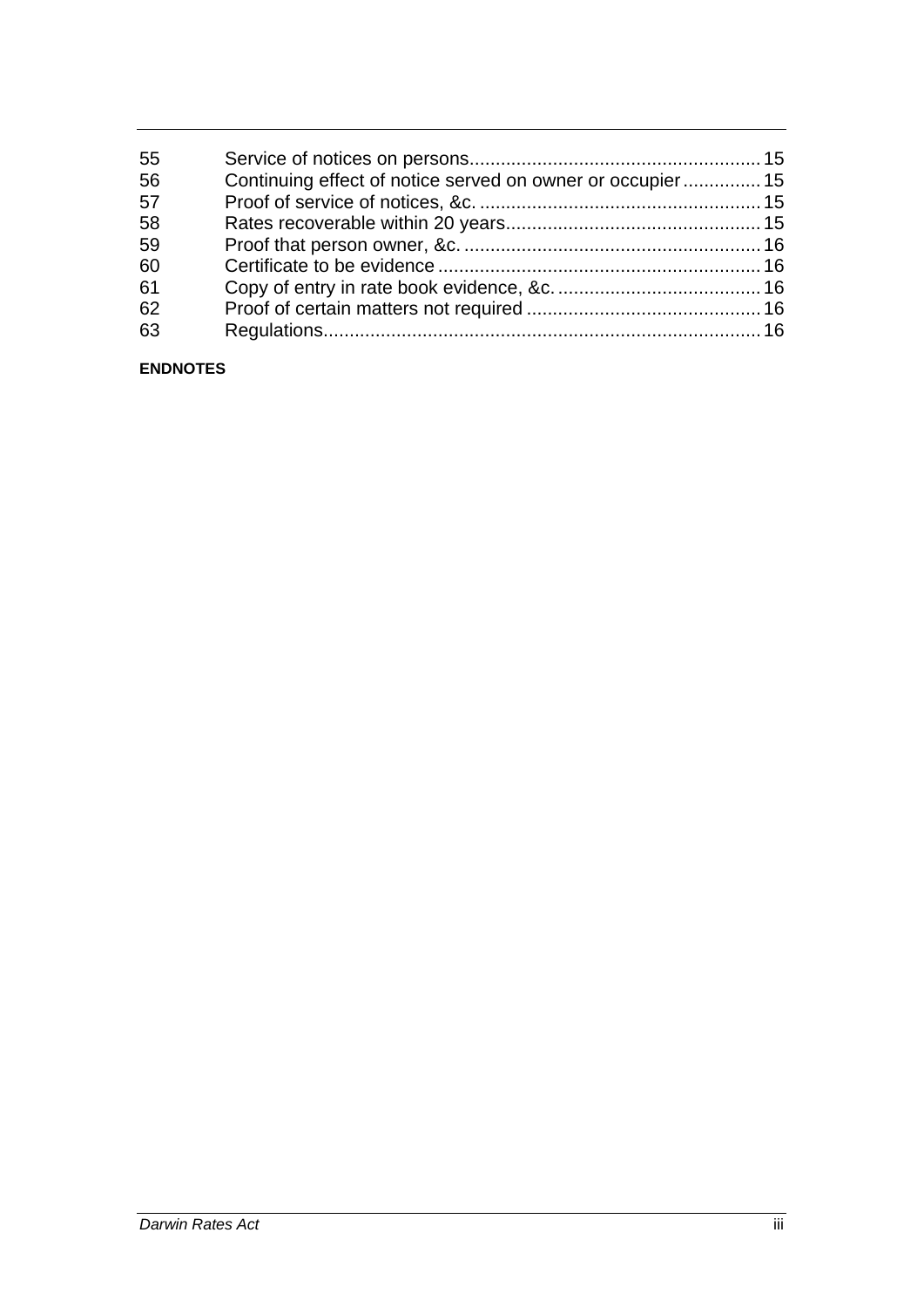## **NORTHERN TERRITORY OF AUSTRALIA**

This reprint shows the Act as in force at 16 September 2009. Any amendments that commence after that date are not included.

\_\_\_\_\_\_\_\_\_\_\_\_\_\_\_\_\_\_\_\_

\_\_\_\_\_\_\_\_\_\_\_\_\_\_\_\_\_\_\_\_

### **DARWIN RATES ACT**

#### **An Act to provide for the rating of certain lands**

## **Part I** Preliminary

#### <span id="page-3-0"></span>**1 Short title**

This Act may be cited as the *Darwin Rates Act*.

#### <span id="page-3-1"></span>**2 Commencement**

This Act shall come into operation on a date to be fixed by the Administrator by notice in the *Gazette*.

#### <span id="page-3-2"></span>**4 Definitions**

In this Act, unless the contrary intention appears:

*municipality* means a municipality constituted and in existence under the *Local Government Act*.

*occupier* means any person who, either jointly or alone, has the actual physical possession of any land to the substantial exclusion of other persons from participating in the enjoyment of the land.

**owner**, in relation to land, includes:

- (a) the registered proprietor, under the *Land Title Act*, of an estate of freehold in possession;
- (b) as regards land not under that Act, a person who is seised of an estate of freehold in possession, or if that estate is subject to redemption under a mortgage, the person who, upon payment of the mortgage, would be entitled to a conveyance of such an estate;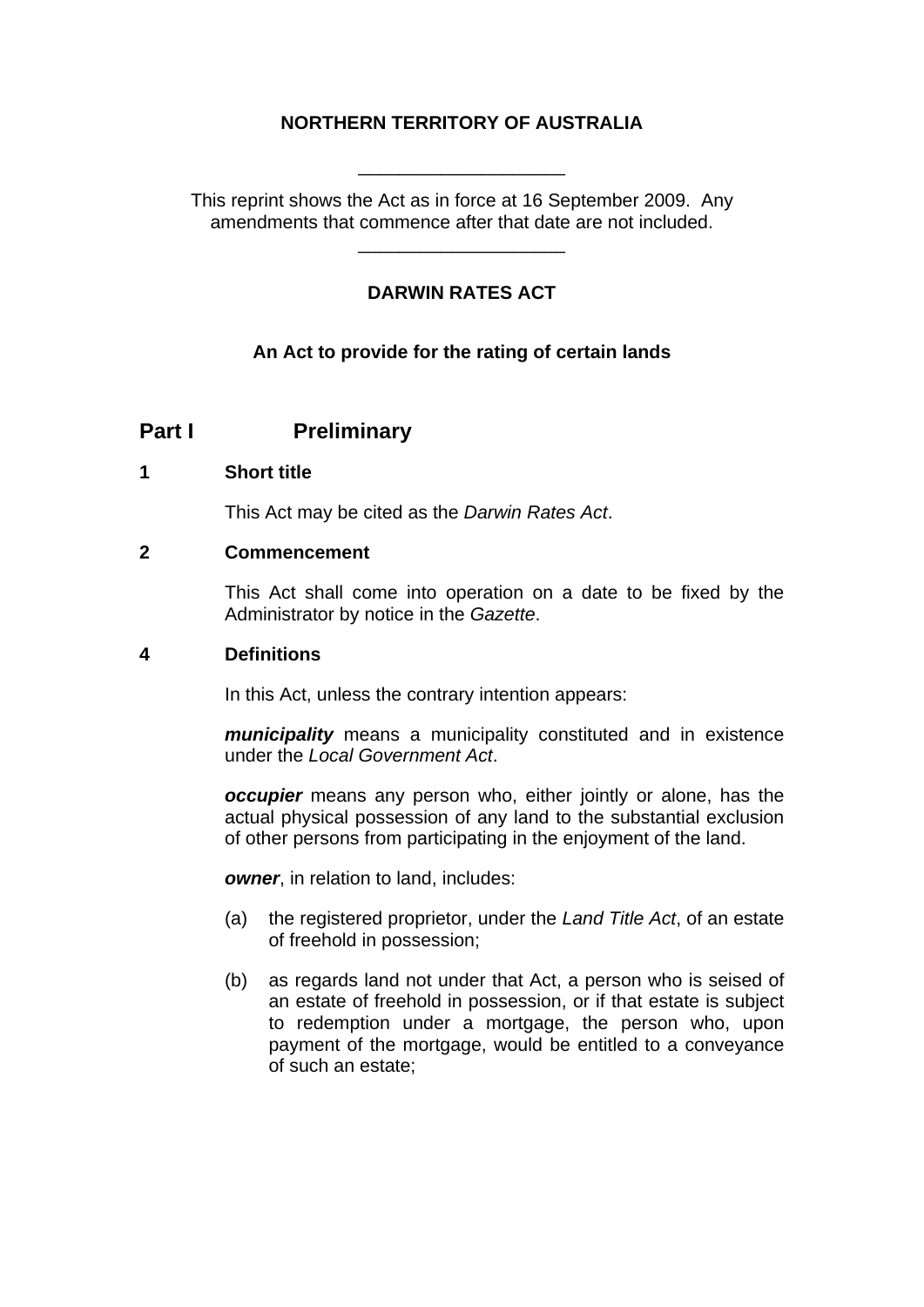- (c) a person who has agreed to purchase an estate of the nature mentioned in paragraph (a) or (b) of this definition and is, under the terms of the agreement for purchase, entitled to possession of, or to receive the rents and profits from, the land; and
- (d) a person who is entitled to receive, or is in receipt of, or if the land were let to a tenant would be entitled to receive, the rents and profits from the land, whether as beneficial owner, trustee, mortgagee in possession or otherwise.

*rate* means a rate declared under this Act.

*the Valuer-General* means the person for the time being holding, or performing the duties of, the office of Valuer-General under the *Valuation of Land Act*.

*unimproved capital value* means unimproved capital value within the meaning of the *Valuation of Land Act*.

## **Part II Rates**

#### **Division 1 Rate book**

#### <span id="page-4-0"></span>**5 Rate book**

The Minister shall cause to be kept a book, to be known as the rate book, in such form as he determines.

#### <span id="page-4-1"></span>**6 Particulars to be entered in rate book**

The Minister shall cause to be entered in the rate book:

- (a) particulars of every parcel of ratable land within the prescribed area;
- (b) the names of the owner and of the occupier of each of those parcels;
- (c) the unimproved capital value of each of those parcels; and
- (d) such other particulars as the Minister sees fit or as are prescribed.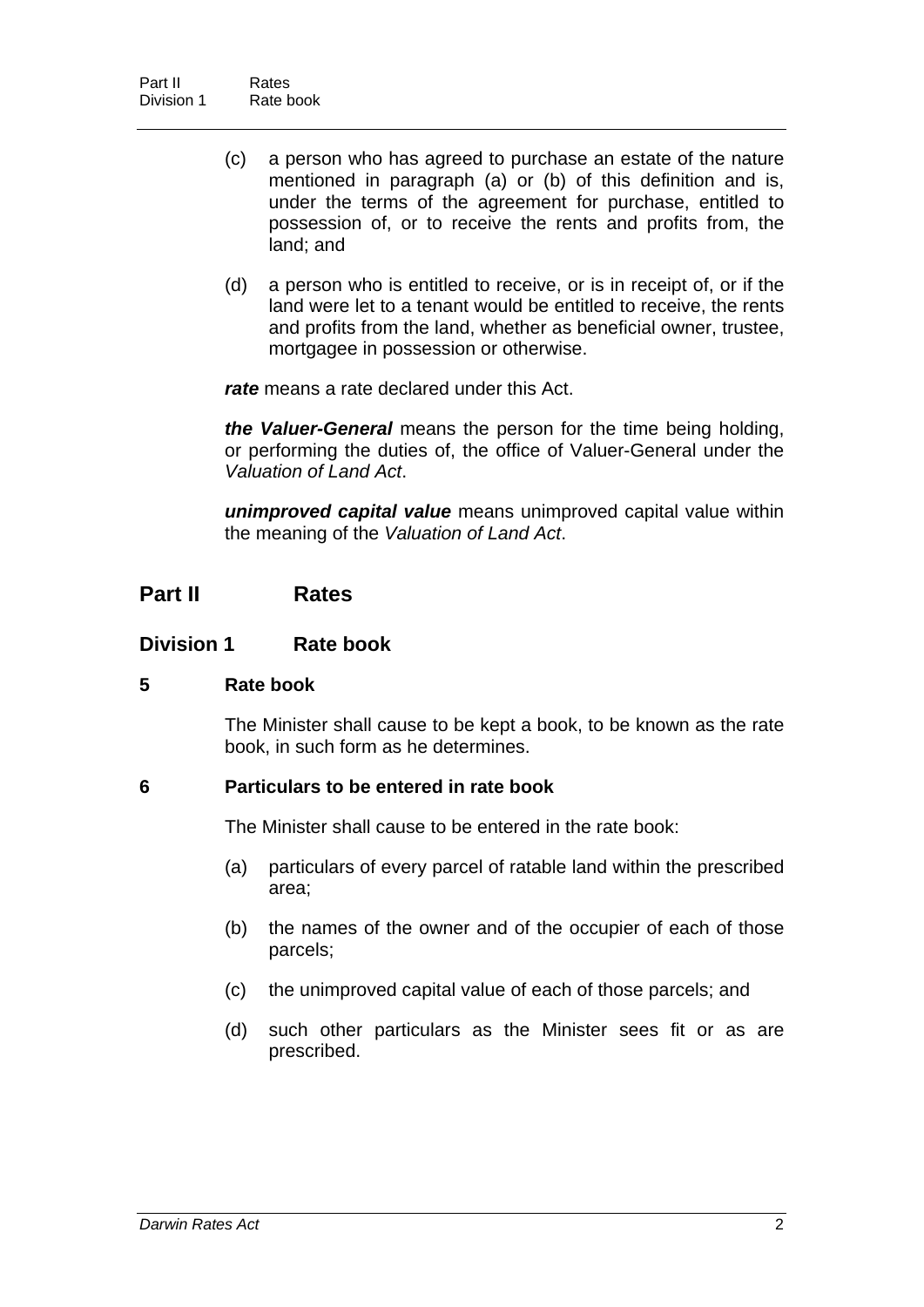#### <span id="page-5-0"></span>**7 Names of persons to be entered in or removed from rate book**

The Minister shall cause the name of a person:

- (a) to be entered in the rate book as owner or occupier, as the case may be, of ratable land:
	- (i) if he receives an application to that effect in the prescribed form from the person claiming to be the owner or occupier; or
	- (ii) if he is satisfied that the person is the owner or occupier, as the case may be, of that land; and
- (b) to be removed from the rate book as owner or occupier, as the case may be, of ratable land:
	- (i) if he receives an application to that effect in the prescribed form;
	- (ii) if the person whose name is sought to be removed has paid all rates for which he is liable as owner or occupier of that land; and
	- (iii) if he has received notice of the name and address of the new owner or occupier, as the case may be.

#### <span id="page-5-1"></span>**8 Minister to direct errors, &c., to be rectified, &c.**

The Minister shall, immediately he becomes aware of an error in, or omission from, the rate book, direct that such alterations be made in the rate book as he decides the circumstances require.

#### <span id="page-5-2"></span>**9 Rate book to be amended, &c.**

Where the rate book is altered in pursuance of section 8, the Minister shall cause notice to be served by post on the person whose name appears in the rate book as owner or occupier of the land in respect of which the alteration is made.

#### <span id="page-5-3"></span>**10 Rates to be entered in book**

- (1) The Minister shall, within 21 days from and including the date upon which he declares a rate:
	- (a) cause the amount of the rate due in respect of each parcel of ratable land and the amount owing by each person liable for payment of that rate, to be entered in the rate book; and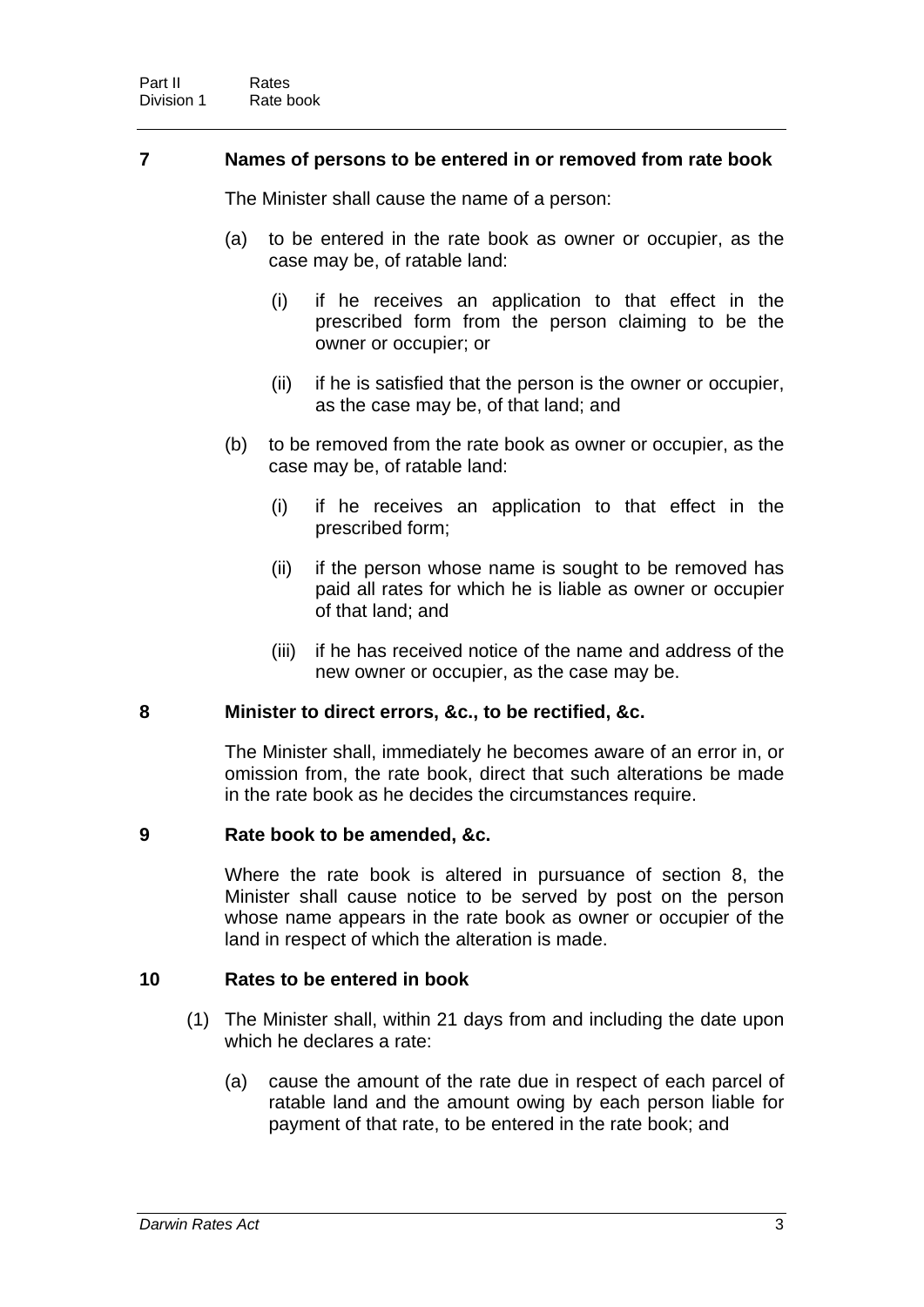- (b) give public notice of the place at which, and the times within which, the rate book may be inspected.
- (2) The Minister shall ensure that the rate book is available for inspection at the place and during the times specified in a notice under this section.

#### <span id="page-6-0"></span>**11 Fee to inspect rate book in certain circumstances**

A person who wishes to inspect the entries in the rate book relating to any land shall pay such fee for inspecting the book as the Minister determines, except where he is the person, or the agent of and authorized in writing by the person, who is liable for payment of rates on that land or on land adjoining that land.

## **Division 2 Declaration of rates**

#### <span id="page-6-1"></span>**12 Application of rate**

- (1) A rate declared under this Act:
	- (a) applies for the year commencing on the first day of the month of July last preceding the declaration of that rate; and
	- (b) shall be levied by the Minister causing a rate notice in the prescribed form to be served on the person who, under this Act, is liable for payment of the rate.
- (2) A rate notice may be served under subsection (1) by post or personally or, where the name or the address of the person liable for payment of the rate is not known, by notice in the *Gazette*.

#### <span id="page-6-2"></span>**13 Minister to levy rate**

The Minister shall, within 2 months from and including the date on which he declares a rate, levy the rate in accordance with section 12.

#### <span id="page-6-3"></span>**14 Minister to declare rate**

The Minister shall, before 21 October in every year, declare a rate on the unimproved capital value of all ratable land within the prescribed area and declare a minimum amount which may be levied as a rate in respect of one parcel of ratable land.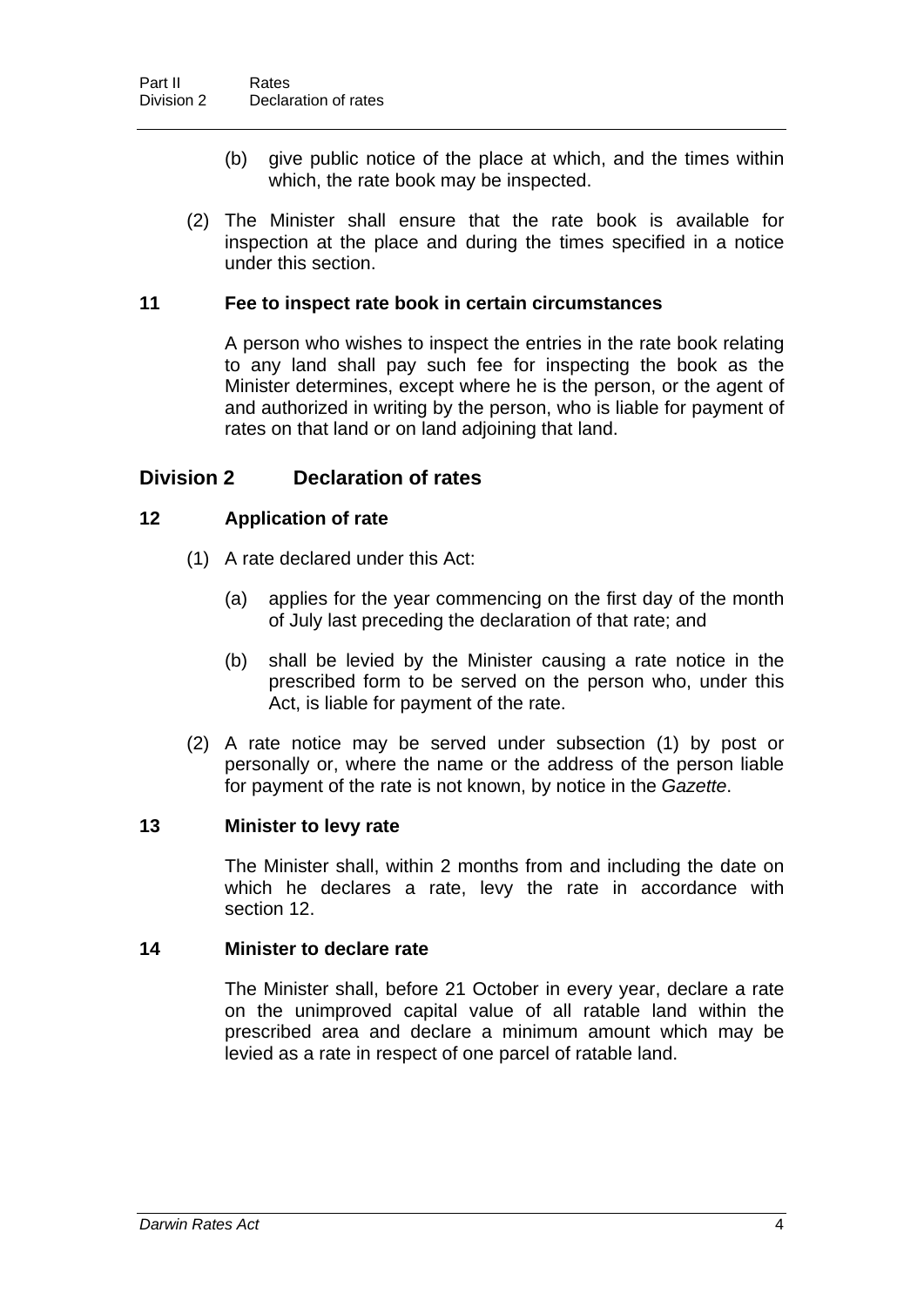#### <span id="page-7-0"></span>**15 Minimum amount of rate**

Notwithstanding any other provision of this Act, the minimum amount which may be levied as a rate in respect of one parcel of ratable land is the amount declared for that purpose under section 14.

## **Division 3 Appeals**

#### <span id="page-7-1"></span>**16 Appeal regarding entry in rate book**

A person whose name is entered in the rate book as owner or occupier may appeal against an entry in the rate book on the ground:

- (a) that there is an error in or omission from the entry;
- (b) that he is not the owner or occupier of the whole or a part of the ratable land in respect of which his name is entered as the owner or occupier, as the case may be; or
- (c) that the land in respect of which his name appears as owner or occupier is not ratable land.

#### <span id="page-7-2"></span>**17 Appeal against omission from rate book**

A person whose name is omitted from the rate book may appeal against the omission on the ground that he is the owner or occupier of the whole or a part of land which is ratable.

#### <span id="page-7-3"></span>**18 Manner of appealing**

An appeal under section 16 or 17 may be instituted by serving notice in the prescribed form on the Minister.

#### <span id="page-7-4"></span>**19 Appeal heard by Minister in first instance**

The Minister may, within 3 months of the date on which a notice is served on him under section 18, allow an appeal and if he does so he shall forthwith cause an appropriate alteration to be made in the rate book.

#### <span id="page-7-5"></span>**20 Referral of appeal to court**

If the Minister does not, within 3 months of the date on which a notice is served on him under section 18, allow an appeal he shall forthwith refer it to the Local Court by serving the notice of the appeal on the clerk of the court and shall notify in writing the appellant that he has done so.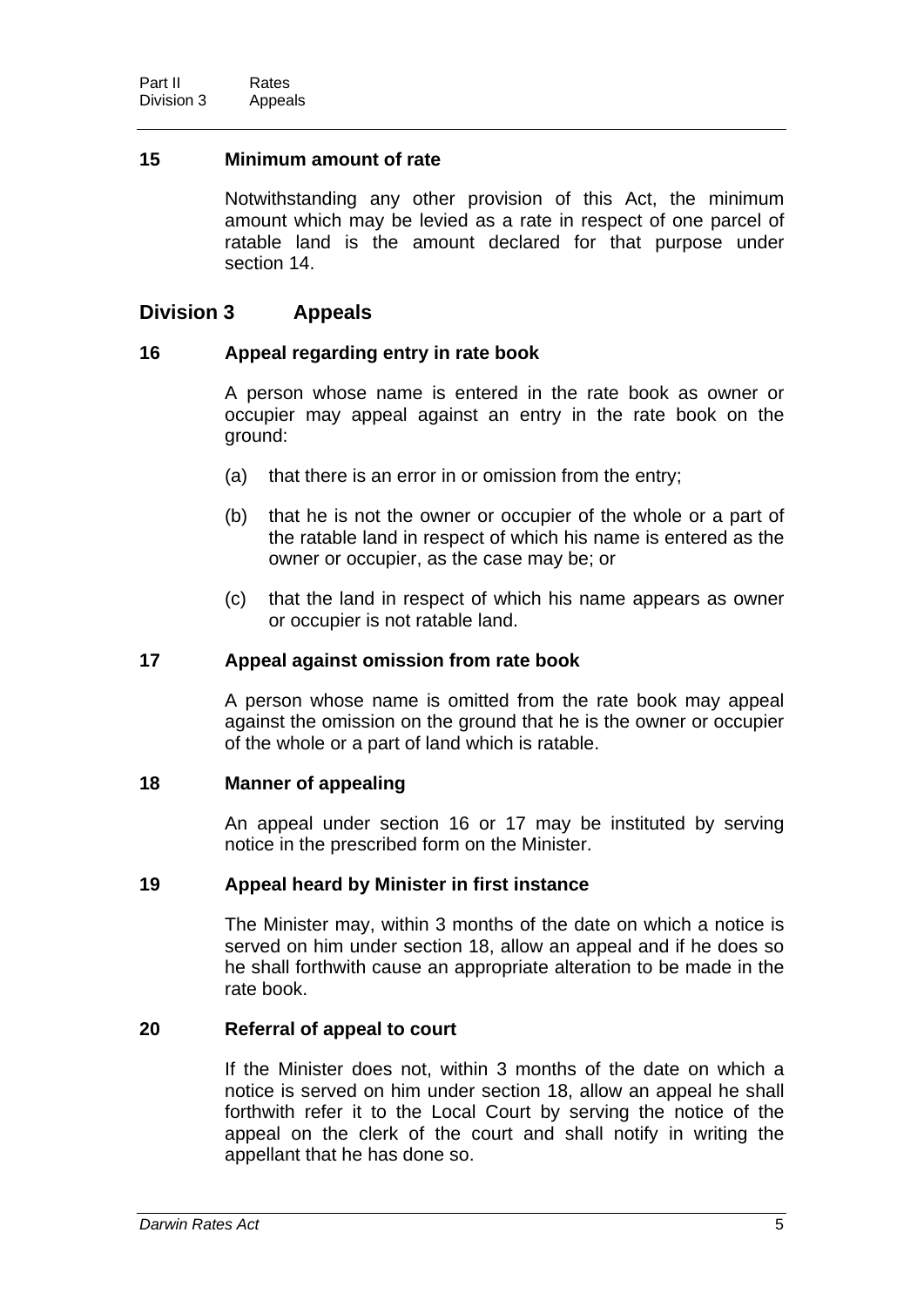#### <span id="page-8-0"></span>**21 Court may order stay of recovery of rate**

The Local Court may order the Minister to refrain from levying or from recovering a rate affected by the appeal until such time as the court disposes of the appeal.

#### <span id="page-8-1"></span>**22 Order on appeal**

- (1) Upon hearing the appeal, the Local Court may:
	- (a) make such order on the appeal and as to the costs of the appeal as it sees fit; and
	- (b) order the Minister to make any necessary alteration in the rate book consequential upon its order.
- (2) An order as to costs is enforceable in the same manner as a judgment of the court.

#### <span id="page-8-2"></span>**23 Obligation to pay rate not suspended**

Subject to any order made by the court, the obligation to pay and the right to recover any rate is not suspended by an appeal under this Division, but where an amount has been paid to the Territory by the appellant, which the court subsequently holds not to have been properly payable by him, the Territory shall forthwith refund that amount to him.

## **Part III Recovery of rates**

## **Division 1 Liability for rates**

#### <span id="page-8-3"></span>**24 Interpretation**

For the purposes of this Division:

- (a) where the right to a lease from the Crown of any Crown land has been offered by auction and a person has, at the auction, obtained the right but has not been granted a lease of the land, the land is deemed to be occupied by the person;
- (b) where a person, being the lessee under a lease from the Crown of any Crown land, surrenders the lease as to all or part of the land included in the lease and is entitled to be granted a new lease from the Crown in respect of a lot included in the land, but has not been granted such a new lease, the lot is deemed to be occupied by the person;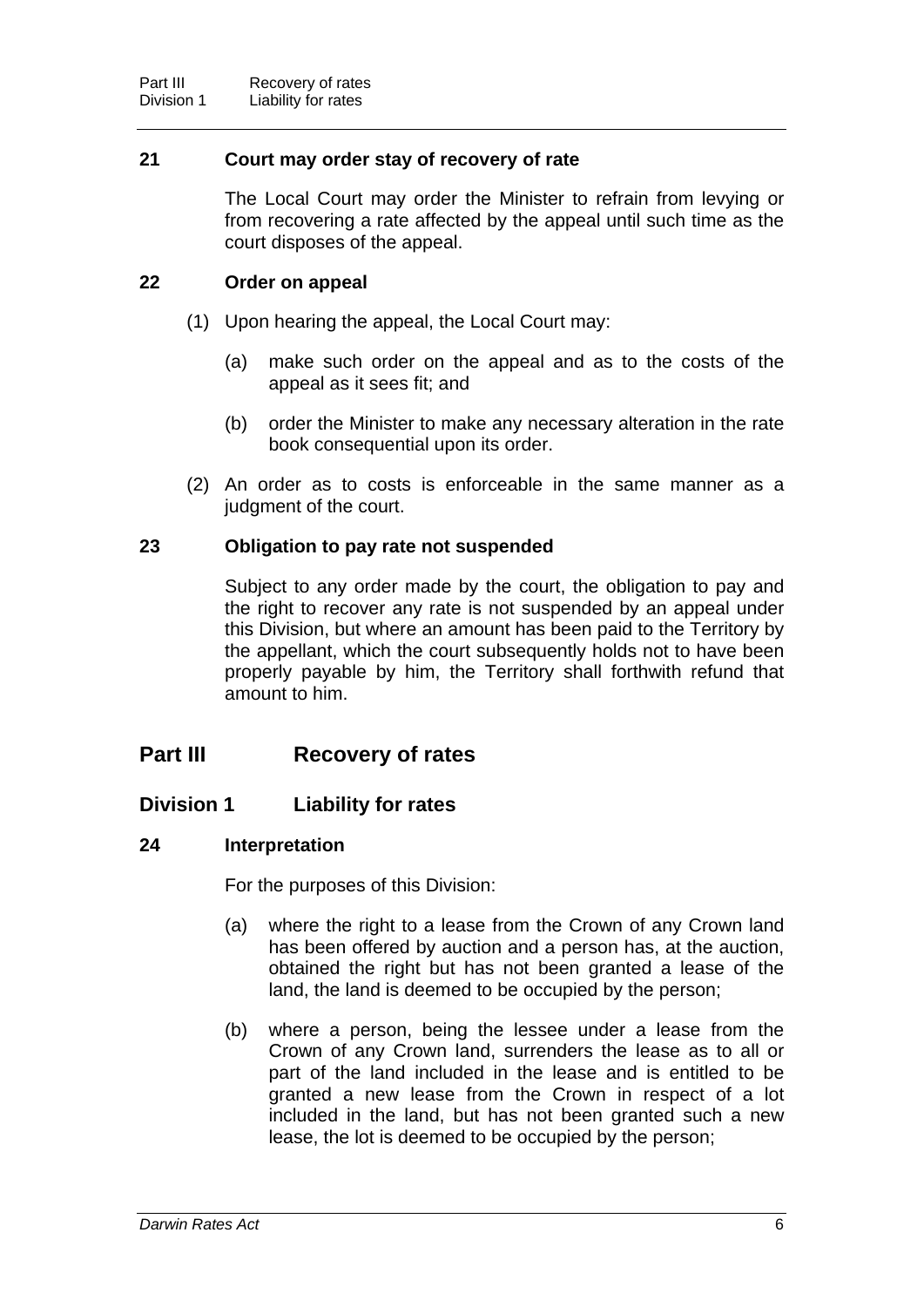- (c) where a person:
	- (i) has made application for the grant of a lease from the Crown of any Crown land;
	- (ii) has been informed in writing (which may be served on him by post) that the Minister has approved that such a lease be granted to him; and
	- (iii) has accepted an offer made on behalf of the Crown to be granted such a lease,

 but the person has not been granted the lease in respect of which he has accepted the offer, the land in respect of which the offer has been made is deemed to be occupied by that person;

- (d) where land is deemed under this subsection to be occupied by a person and his right to be granted a lease in respect of that land passes to another person by transfer, devolution or operation of law, the land is thereupon deemed to be occupied by the last mentioned person; and
- (e) an interest in ratable land shall be deemed to include a right to be granted a lease from the Crown of ratable land.

#### <span id="page-9-0"></span>**25 Land which is not ratable land**

- (1) Unleased Crown land in the prescribed area is not ratable if it is not occupied by a person other than the Territory.
- (2) Land in the prescribed area is not ratable land if it is land which is exempt from payment of rates by reason of the provisions of an Act other than this Act.
- (3) Land in the prescribed area is not ratable land if it is:
	- (a) land which is used as a public reserve, public park, public sports ground, public playground, public garden, public cemetery or public road;
	- (b) land on which is built a church, chapel or building used exclusively for public worship or a building used solely for the accommodation of the official head of a religious denomination or order in the Territory or of ministers of religion or members of a religious order;
	- (c) land which is used or occupied for the purposes of a public hospital, public benevolent institution or public charity;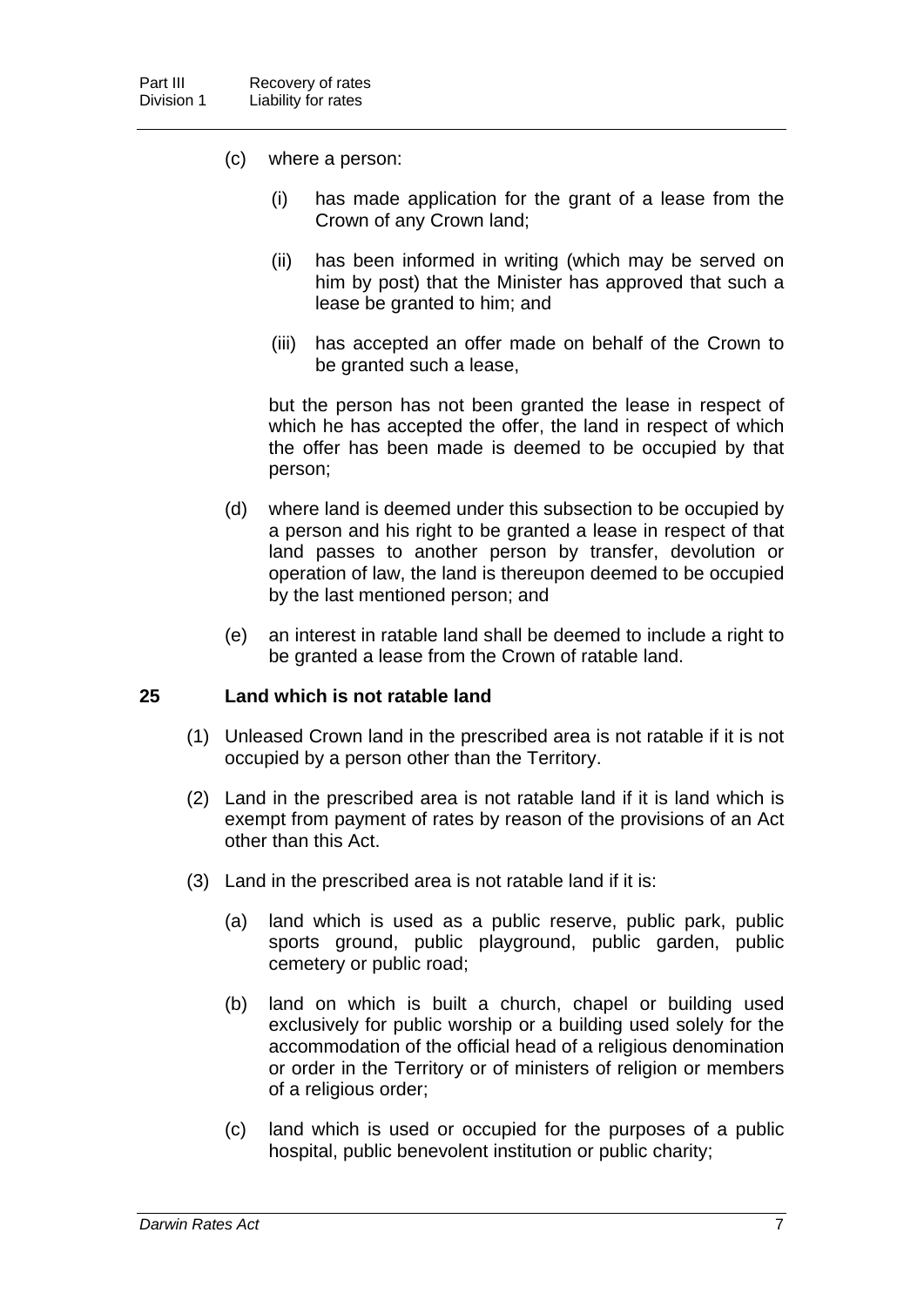- (d) land which is used or occupied solely in connection with a school or kindergarten or an institution declared by the Minister to be a youth centre;
- (e) land which is used or occupied solely for the purposes of a public library or public museum; or
- (f) Crown land which is leased at a nominal rental to a person employed by the Territory as a caretaker of that land.

#### <span id="page-10-0"></span>**26 Ratable land**

Subject to section 25, all land in the prescribed area is ratable land.

#### <span id="page-10-1"></span>**27 Owner to pay rates**

A rate is, except where this Act otherwise provides, payable to the Territory by the owner of the land in respect of which the rate is levied.

#### <span id="page-10-2"></span>**28 Lessee from certain persons liable to pay rates**

Where an Act other than this Act provides that land which otherwise would be exempt from rates is, in specified circumstances, not exempt from rates, the rate levied in respect of such land in circumstances in which it is ratable land is payable by the person specified in the Act as the person by whom it is payable or, if no person is so specified, by the lessee of the land.

#### <span id="page-10-3"></span>**29 Rates payable by occupiers in certain circumstances**

- (1) Where ratable land, being Crown land which is not leased, is occupied by a person other than the Territory, a rate levied in respect of the land is payable by the person occupying the land.
- (2) If any doubt arises as to the limits of the land to be included in a parcel of such ratable land for the purpose of making a valuation of the unimproved capital value of the parcel, the limits shall be determined for that purpose by the Valuer-General after considering all matters which in his opinion are relevant.

#### <span id="page-10-4"></span>**30 Industrial, &c., undertakings of Commonwealth to pay rates**

Where an industrial or commercial undertaking is conducted by or on behalf of the Territory whether on Crown land or otherwise, any rates payable in respect of ratable land occupied by that undertaking shall be paid by or out of the funds of the undertaking.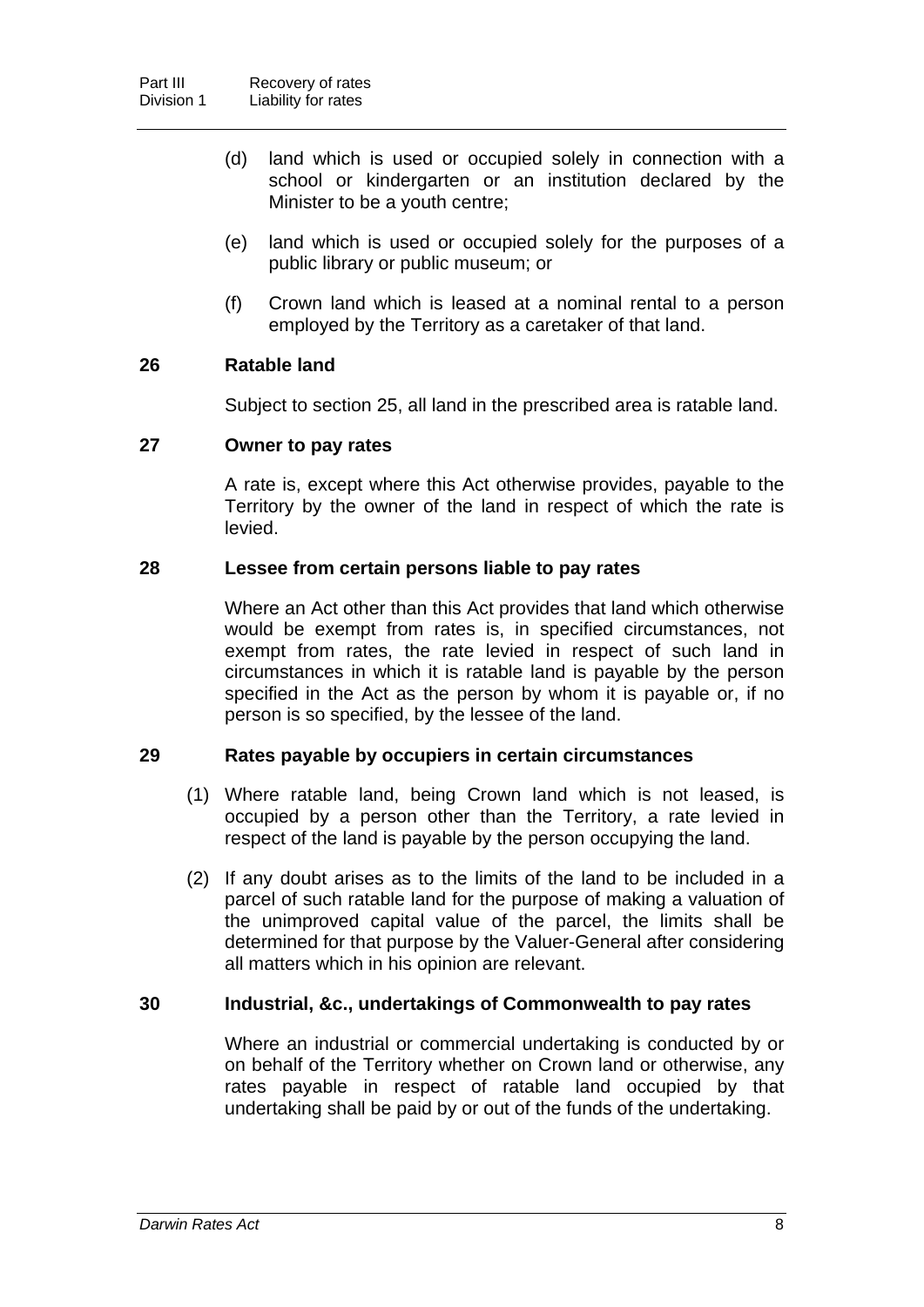#### <span id="page-11-0"></span>**31 Lessee from Crown liable for rates**

- (1) Where ratable land is held by a person under lease from the Crown, the lessee is liable for rates in respect of that land.
- (2) Where there is, on ratable land, a dwelling house:
	- (a) which is the property of the Territory; and
	- (b) which is leased to a person for residential purposes,

the amount of the rates payable in respect of that land, or such portion of that amount as is proportionate to the part of the year to which the rate applies during which the person so occupies the land, is payable to the Territory by that person.

- (3) For the purposes of this section:
	- (a) a dwelling house shall be deemed not to be leased to a person if the land on which the dwelling house is situated is deemed to be leased to the person by virtue of section 5 of the *Crown Lands Act*; and
	- (b) *dwelling house* includes a flat and any other portion of a building that constitutes a residential unit.

#### <span id="page-11-1"></span>**32 Adjustment of rates between persons holding Crown lease in one year**

Where land is held under lease from the Crown by 2 or more persons separately in any one year, whether with or without an interval between those persons so holding, the Minister may if he sees fit:

- (a) adjust the rate between those persons, whether the rate is paid or unpaid, in such manner as he sees proper;
- (b) if the rate is unpaid, recover from each of those persons the proportion of the rate so adjusted;
- (c) make a refund in accordance with the adjustment; and
- (d) write off a proportion of the amount owing in respect of an interval between those persons holding the lease.

#### <span id="page-11-2"></span>**33 Land leased to person by council**

Where land which is owned by the council for a municipality is leased to a person, that person is liable for payment of the rates in respect of that land.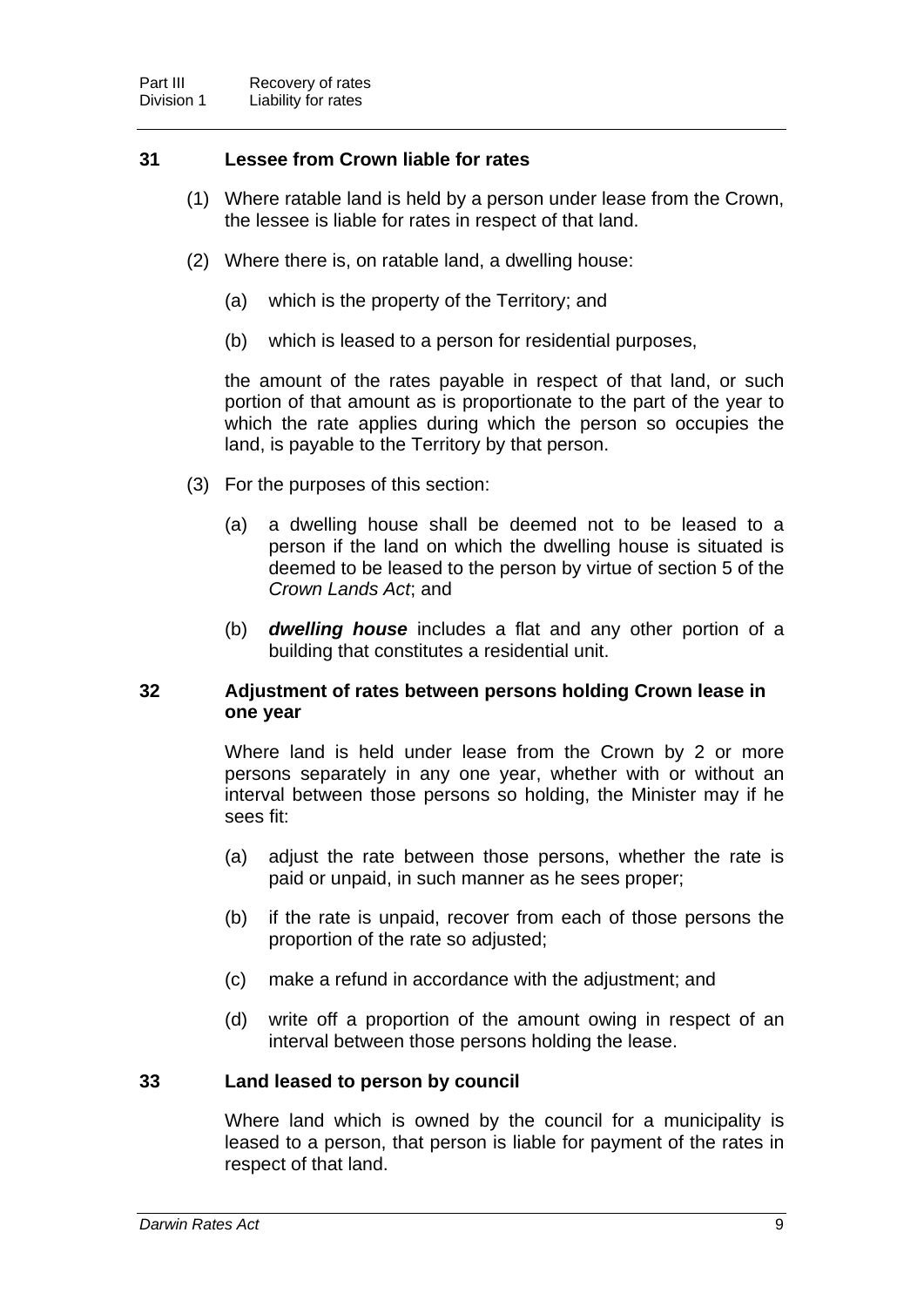#### <span id="page-12-0"></span>**34 Land held jointly or in common**

Where ratable land is owned or held jointly or in common by 2 or more persons, those persons are jointly and severally liable for payment of the rate in respect of that land but, subject to any agreement between those persons, the person paying the rates is entitled to and may sue for contribution by the others in proportion to their interest in the land.

#### <span id="page-12-1"></span>**35 Seller may recover portion of rate from purchaser**

Where a person has disposed of his estate or interest in ratable land but pays a current rate to the Territory before he gives notice to the Minister of his having disposed of his estate or interest, he may, subject to any agreement entered into by him to the contrary, recover from the person to whom he disposed of his estate or interest, the amount so paid, or such portion of that amount as is proportionate to the part of the year to which the rate applies which was unexpired when he disposed of his estate or interest.

#### <span id="page-12-2"></span>**36 Between seller and purchaser rate deemed to accrue from day to day**

As between a person who by a transaction disposes of an estate or interest in ratable land and the person to whom that estate or interest is disposed, a current rate is deemed to accrue from day to day and, subject to any agreement between them, is apportionable to and including the date of settlement of that transaction.

#### <span id="page-12-3"></span>**37 Person acquiring land liable for outstanding rates**

- (1) A person who acquires an estate or interest in ratable land is liable for payment of both current rates and all arrears of rates owing in respect of the land.
- (2) The provisions of subsection (1) do not apply where the land is purchased by a bona fide purchaser for value, who, not more than 7 days before the date on which he purchased or entered into an agreement to purchase the land, obtained a written certificate from a person authorized by the Minister to give such a certificate that no rates were, at that date, owing in respect of the land.

#### <span id="page-12-4"></span>**38 Person may recover portion of rates from previous owner**

Where a person, who, under section 37, becomes liable for the payment of rates levied before he acquired his estate or interest, pays those rates, he may, subject to any agreement entered into by him to the contrary, recover from the person from whom, for value, he acquired that estate or interest so much of the rates as were owing when he acquired his estate or interest.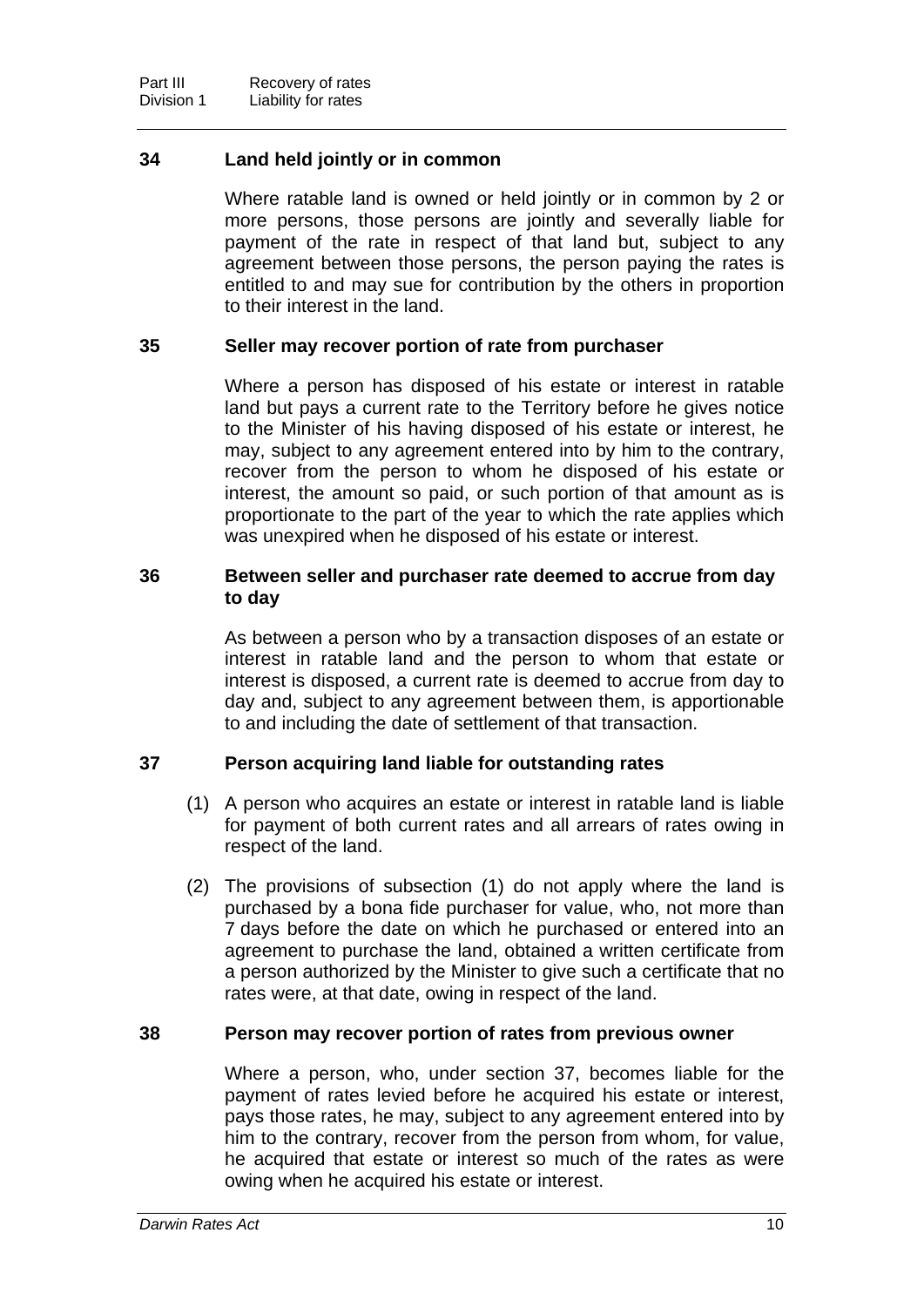#### <span id="page-13-0"></span>**39 Where land ceases to be ratable**

Where land ceases to be ratable and the year to which a rate applies has not expired, the Minister shall:

- (a) if the rate has been paid, refund to the person who paid the rate; or
- (b) if the rate has not been paid, grant a rebate to the person who is liable for payment of the rate of,

that portion of the rate which is appropriate to the part of the year during which the land is not ratable.

#### <span id="page-13-1"></span>**40 Where land becomes ratable after rate is declared**

Where land becomes ratable in any year after the date upon which a rate is declared for that year, the amount of the rate payable, in respect of that land for the year to which the rate applies, is proportionate to the part of the year during which the land is ratable.

#### <span id="page-13-2"></span>**41 Territory not to receive rates twice**

Notwithstanding anything contained in this Act the Territory, in respect of any parcel of land, may not receive payment of a rate from more than one person.

## **Division 2 Time for payment of rates**

#### <span id="page-13-3"></span>**42 Due date for payment of rate**

A rate becomes due and is payable upon the expiration of one month after the date upon which a rate notice in respect of that rate is served in accordance with this Act.

#### <span id="page-13-4"></span>**43 Penalty for late payment**

- (1) Where a rate or part of a rate remains unpaid after the date on which it becomes due and payable, there shall be payable on the amount from time to time due a penalty of 1.5% for each month or part of a month during which any part of the rate remains unpaid.
- (2) A penalty under subsection (1) is, and is recoverable as, part of the rate on which it is calculated.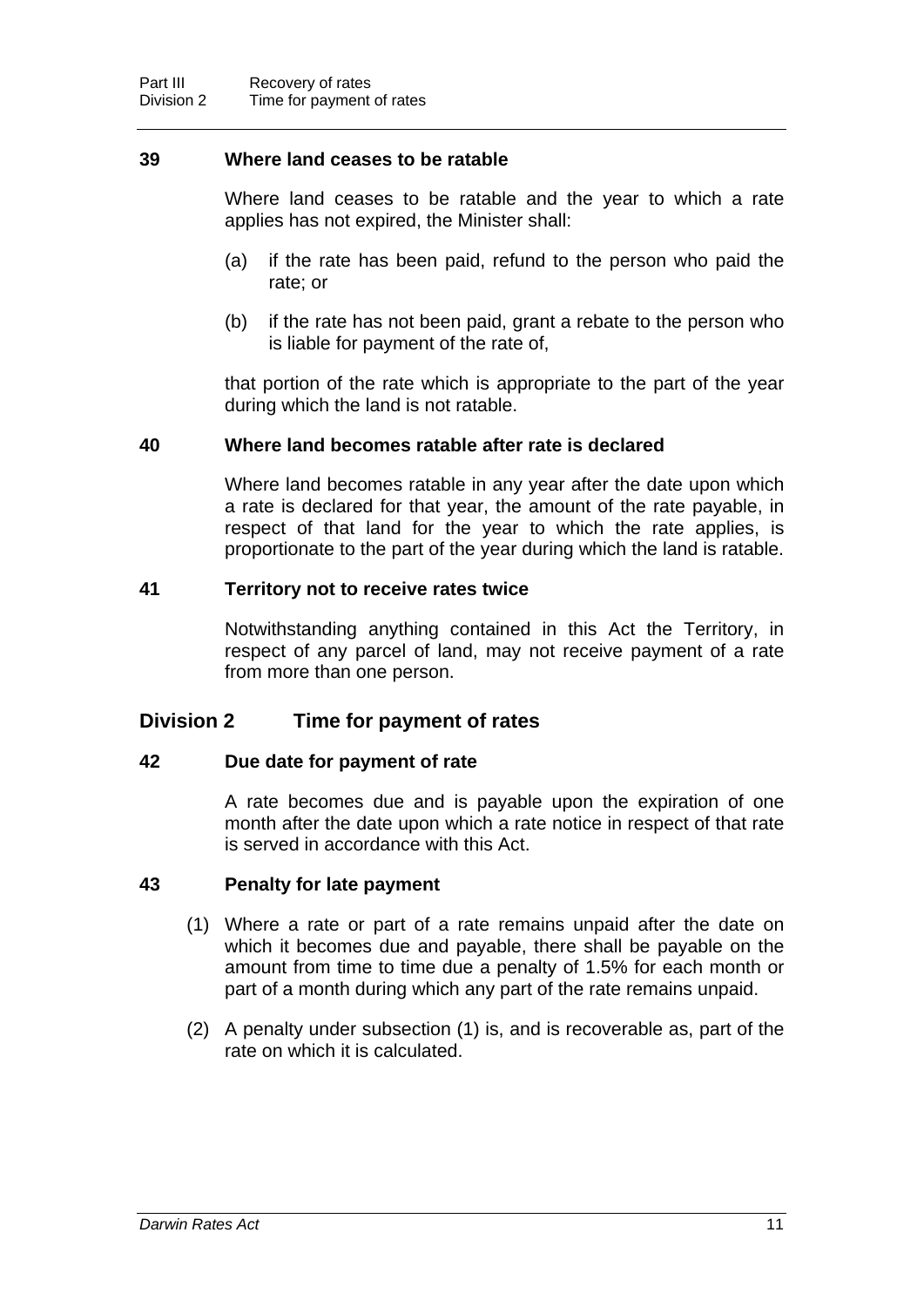## **Division 3 Methods of recovery of rates**

#### <span id="page-14-0"></span>**44 Minister may sue for rates**

The Minister may sue for the recovery of a rate which is due and unpaid from the person who is liable for payment of the rate:

- (a) by action in a court of competent jurisdiction; or
- (b) at any time within 3 years from and including the date upon which the rate becomes due, in a court of summary jurisdiction.

#### <span id="page-14-1"></span>**45 Minister may require tenant to pay rent in payment of rates in certain circumstances**

- (1) Where a rate in respect of ratable land is due and unpaid and the person liable for payment of the rate:
	- (a) resides outside the Territory;
	- (b) is not known;
	- (c) has not been served with any process in legal proceedings for the recovery of the rate after reasonable efforts have been made to that end;
	- (d) is bankrupt;
	- (e) dies; or
	- (f) has had a verdict or judgment given against him by a court of competent jurisdiction for the amount of the rate and for 14 days has failed to pay the amount of that verdict or judgment,

the Minister may cause notice to be served on the occupier of the ratable land in respect of which the rate is due, requiring the occupier to pay any rent then due or becoming due by him in respect of the land, as it falls due, to the Territory until the amount of the rate, verdict or judgment is paid in full.

 (2) A payment made to the Territory by a person in accordance with a notice served on him under subsection (1) is a valid discharge to that person against any person claiming against him for that rent.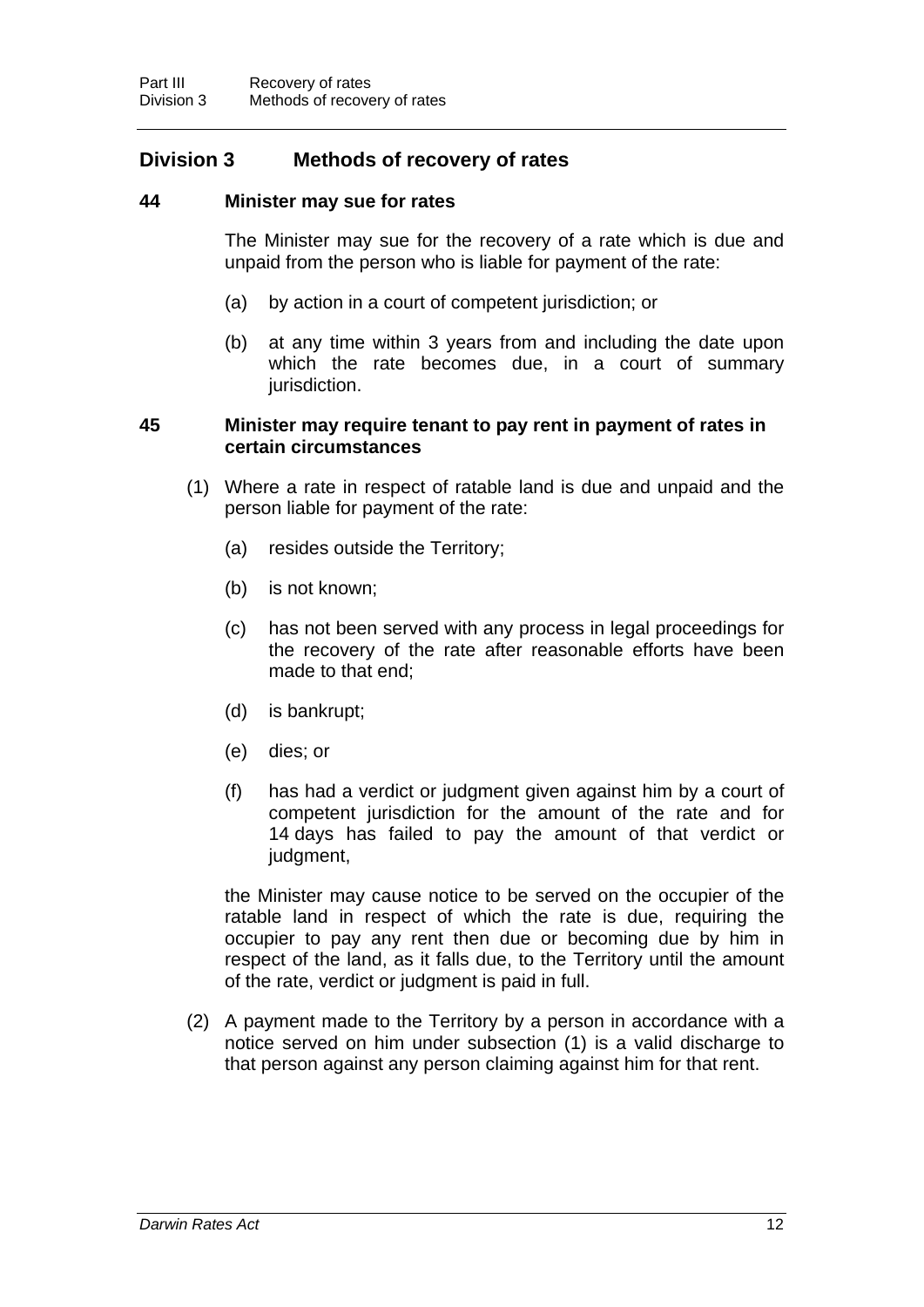#### <span id="page-15-0"></span>**46 Rights of Territory where tenant fails to pay rent**

- (1) Where a person, who has been served with a notice under section 45, fails to pay the rent in accordance with the demand, the Territory may recover the amount of the demand or such portion as remains unpaid as a debt due to the Territory by that person.
- (2) This section does not apply to a person who is in occupation of ratable land for or on behalf of or as a servant of the Territory or of the council for a municipality.

#### **Division 4 Miscellaneous**

#### <span id="page-15-1"></span>**47 Rates a charge on land**

Subject to this Act, a rate due and unpaid, and all costs awarded to the Territory by a court in a proceeding relating to a rate, are an overriding statutory charge, within the meaning of the *Land Title Act*, on the land.

#### <span id="page-15-2"></span>**48 Rates not a charge on land in certain circumstances**

The provisions of section 47 do not apply where the land is purchased by a bona fide purchaser for value who, not more than 7 days before the date upon which he purchased or entered into an agreement to purchase the land, obtained a written certificate from a person authorized by the Minister to give such a certificate that no rates or costs were at that date owing in respect of the land.

#### <span id="page-15-3"></span>**49 Payments to be appropriated to rates in order of rates becoming due**

Where money is paid to the Territory for rates levied by the Minister, the Minister shall, notwithstanding any direction to the contrary by the person paying that money, apply the money for or towards the payment of rates due in the order in which they became due.

#### <span id="page-15-4"></span>**50 Relationship between parties as to rates**

- (1) Except where otherwise expressly provided, the provisions of this Act do not affect any agreement or rule of law or equity regarding the liabilities of parties inter se for any rate charged or imposed under this Act.
- (2) As between a tenant for life of ratable land and a person entitled to the land in remainder or reversion, a rate charged or fee imposed under this Act is deemed to accrue from day to day and to be apportionable between those parties accordingly.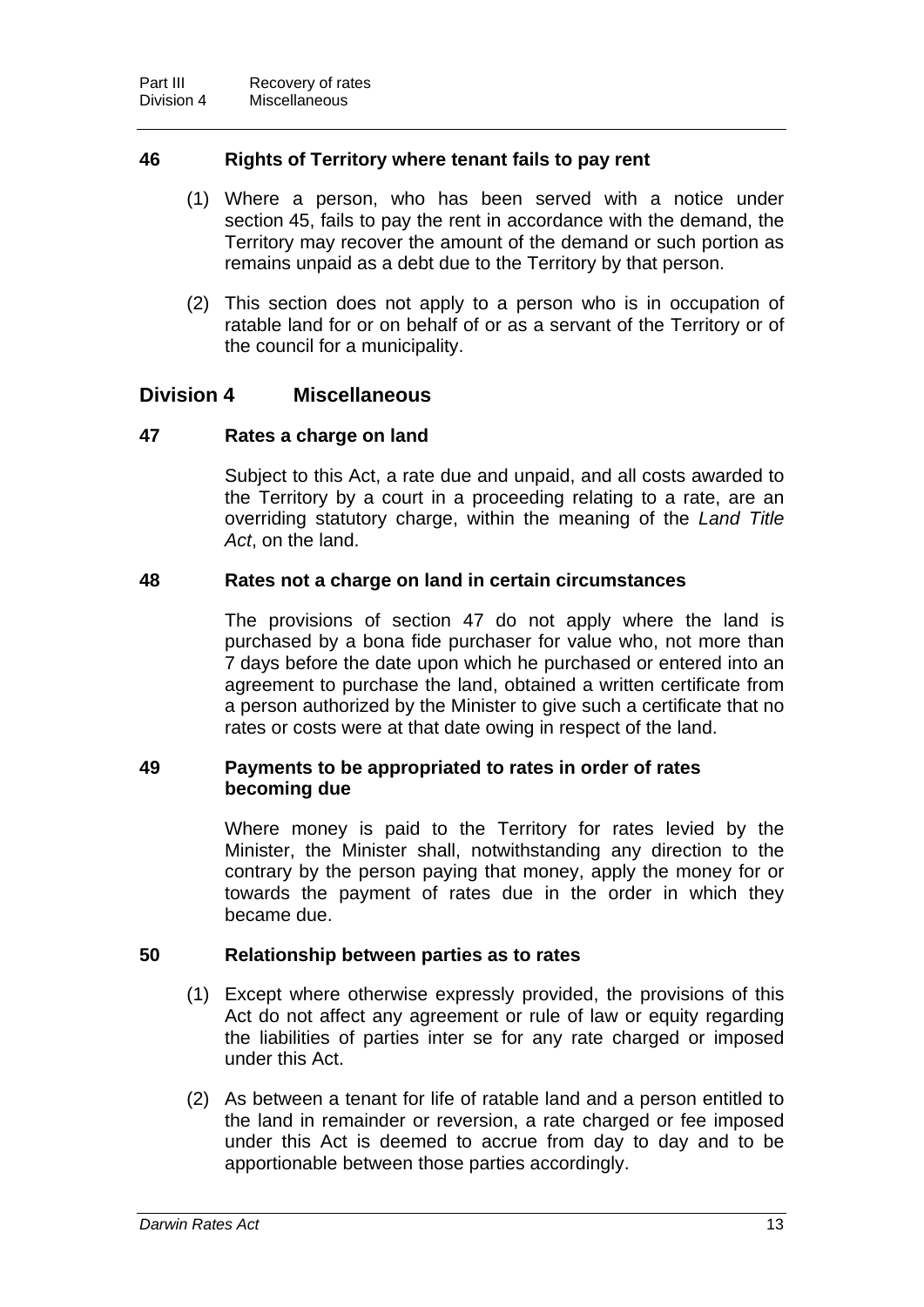## **Part IV Offences**

#### <span id="page-16-0"></span>**51 Notice of change of ownership of ratable land**

- (1) A person who disposes of an estate or interest in ratable land shall, within one month from and including the date when he disposes of the estate or interest, give notice in writing to the Minister setting forth:
	- (a) particulars of the ratable land; and
	- (b) the name and address of the person to whom he disposed of the estate or interest.

Penalty: \$500.

- (2) A person who acquires an estate or interest in ratable land shall, within one month from and including the date when he acquires the estate or interest, give notice in writing to the Minister setting forth:
	- (a) particulars of the ratable land; and
	- (b) the name and address of the person from whom he acquired the estate or interest.

Penalty: \$500.

- (2A) An offence of contravening or failing to comply with this section is a regulatory offence.
	- (3) This section does not apply to the granting or discharge of a mortgage.

#### <span id="page-16-1"></span>**52 False statements**

A person shall not wilfully make a false statement:

- (a) in a notice which he is required to give under this Act; or
- (b) in an application made under this Act.

Penalty: \$1,000.

## **Part V Miscellaneous**

#### <span id="page-16-2"></span>**53 Proof of declaration of rate**

The production of the *Gazette* in which notice is given of the declaration of a rate by the Minister is conclusive evidence of the rate having been duly declared by the Minister.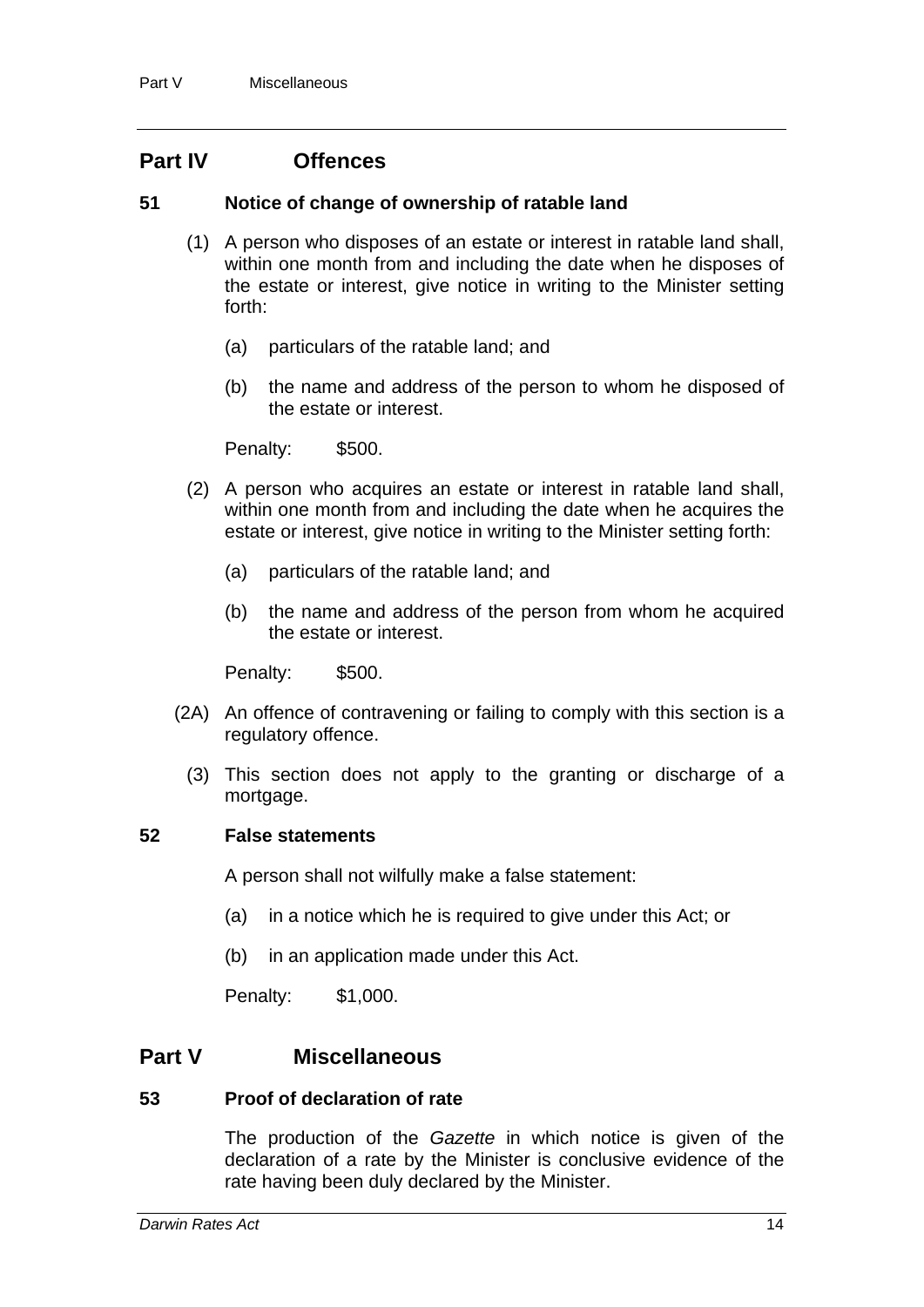#### <span id="page-17-0"></span>**54 Service of notices on Territory**

Where, pursuant to this Act, it is necessary to serve a notice on the Territory, the notice shall be deemed to be properly served if:

- (a) it is served personally on the Minister; or
- (b) it is forwarded by registered post in an envelope addressed to the Minister at Darwin.

#### <span id="page-17-1"></span>**55 Service of notices on persons**

Where, pursuant to this Act, it is necessary to serve a notice on any person, the notice may be served:

- (a) personally on that person;
- (b) by delivering it to a person apparently above the age of 14 years, and apparently living or employed, at the premises at which the person to be served lives, or carries on business; or
- (c) by forwarding it by registered post in an envelope addressed to that person at his last known place of abode or business.

#### <span id="page-17-2"></span>**56 Continuing effect of notice served on owner or occupier**

A notice which is served under this Act on the owner or occupier of any land or premises is binding upon any person claiming through, under, in trust for or in succession to that owner or occupier, as though the notice had been served on that person.

#### <span id="page-17-3"></span>**57 Proof of service of notices, &c.**

In any proceedings under, or arising out of this Act a statutory declaration made by a person who has served an order, direction or any notice of any kind setting forth the manner, the place, the time and date of service, shall be prima facie proof of the service of that order, direction or notice.

#### <span id="page-17-4"></span>**58 Rates recoverable within 20 years**

Notwithstanding the provisions of any other law, proceedings for the recovery of a rate may be taken at any time within 20 years from the date when the rate becomes due and payable.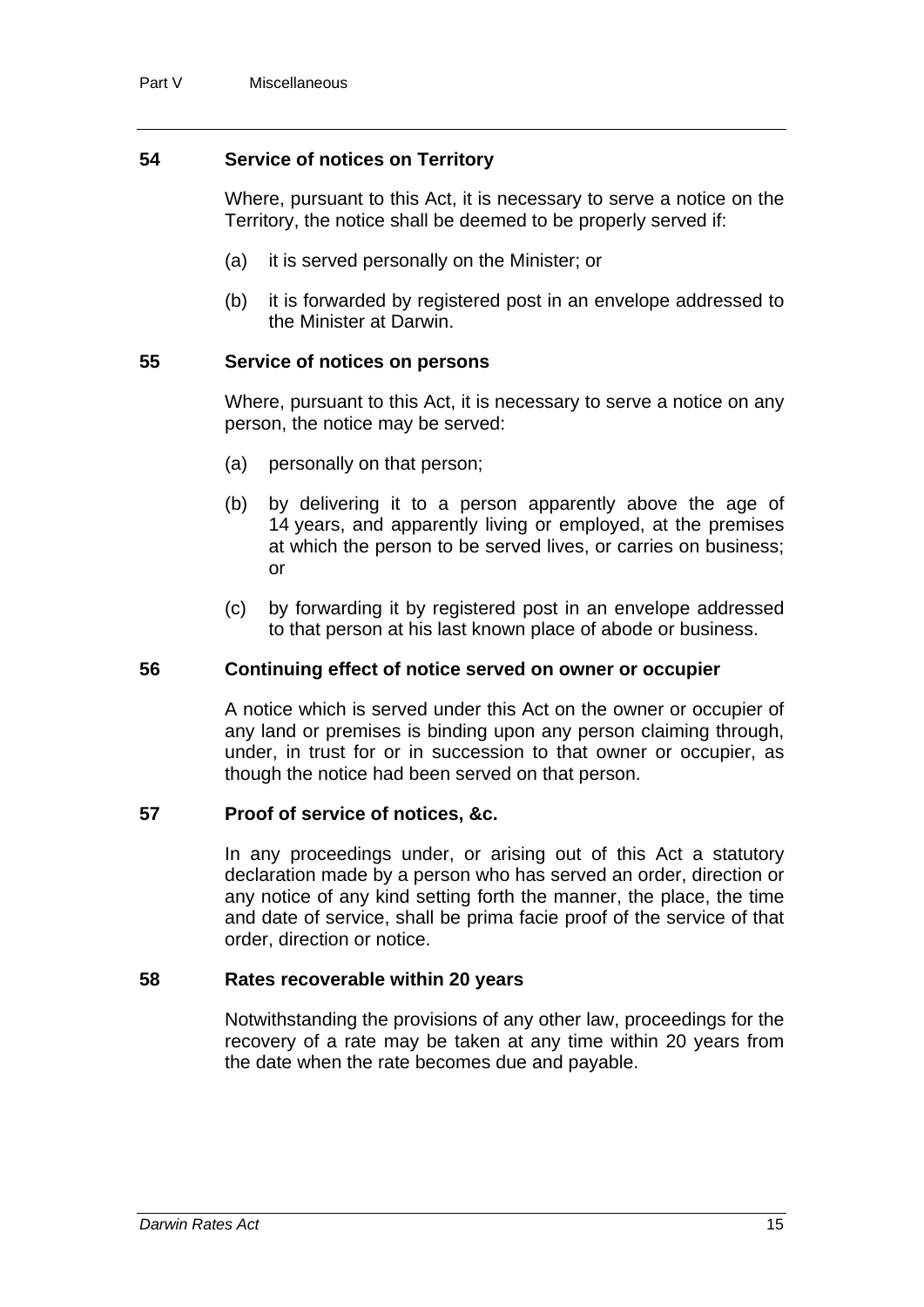#### <span id="page-18-0"></span>**59 Proof that person owner, &c.**

In any proceedings under this Act, a certificate signed by the Registrar-General and sealed with his official seal, that a person is an owner or lessee, as the case may be, of a particular piece of land, is prima facie proof that the person is the owner or lessee, as the case may be, of the land.

#### <span id="page-18-1"></span>**60 Certificate to be evidence**

In any proceedings under this Act, a certificate in writing, signed by a person authorized by the Minister to do so, certifying that a dwelling house is the property of the Territory shall be evidence that the dwelling house is the property of the Territory.

#### <span id="page-18-2"></span>**61 Copy of entry in rate book evidence, &c.**

In any proceedings for the recovery of a rate, production of a copy of an entry in the rate book:

- (a) certified by a person thereto authorized by the Minister to be a true copy of the entry; and
- (b) showing an amount to be owing for rates levied on land,

shall be prima facie proof that the amount is owing to the Territory, without further evidence being required, and that the provisions of this Act have been complied with, with respect to the declaration and levying of the rate.

#### <span id="page-18-3"></span>**62 Proof of certain matters not required**

In any prosecution or other legal proceedings under this Act, proof shall not be required, unless evidence is given to the contrary:

- (a) of the fact that a particular place is within the prescribed area;
- (b) of the particular or general authorization of a person by the Minister as the proper person to do any act, or for any purpose under this Act; or
- (c) of the fact that the defendant is, or at any relevant time was, the owner or occupier of any land in question.

#### <span id="page-18-4"></span>**63 Regulations**

The Administrator may make regulations, not inconsistent with this Act, prescribing all matters which by this Act are required or permitted to be prescribed, or which are necessary or convenient to be prescribed for carrying out or giving effect to this Act.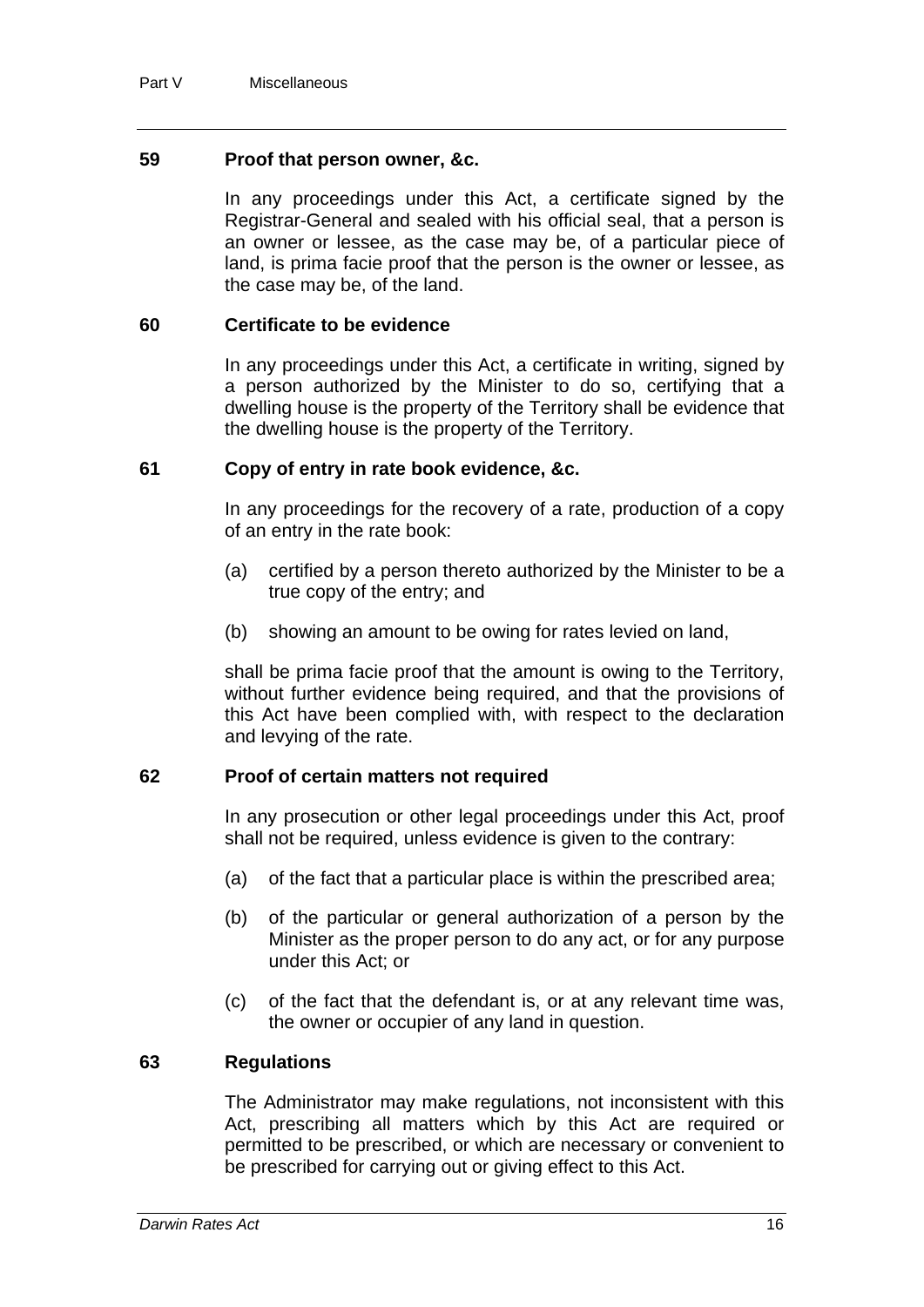#### **ENDNOTES**

**1 KEY**

Key to abbreviations

amd = amended od = order<br>
app = appendix **butch** on = omitted app = appendix om = om<br>bl = bv-law bt = Part  $\mathbf{b}$  =  $\mathbf{b}$ y-law **ch = Chapter r = regulation/rule in the clause of the clause of the clause of the clause of the clause of the clause of the clause of the clause of the clause of the clause of the clause of the clause of the clause of the cl = clause rem = remainder**<br>div = Division **rem = remainder** *renum* = renumb **exp = expires/expired** rep = repealed **rep = repealed**  $s$  = section *Gaz* **=** *Gazette* **sch = Schedule hdg = heading solid solid solid state in the subdivision in the subdivision solid solid state subdivision lt = long title substituted is a substituted sub = substituted is a substituted in the substituted in the substituted in the substituted in the substituted in the substituted in the substituted in the substituted in the s nc = not commenced** 

renum = renumbered  $\ddot{s}$  = section **ins = inserted SL = Subordinate Legislation** 

## **2 LIST OF LEGISLATION**

| Darwin Rates Ordinance 1971 (Act No. 21, 1971) |                                        |
|------------------------------------------------|----------------------------------------|
| Assent date                                    | 19 May 1971                            |
| Commenced                                      | 1 July 1971 (Gaz No. 26, 30 June 1971) |

#### *Ordinances Revision Ordinance 1973* **(Act No. 87, 1973)**

| Assent date | 11 December 1973           |
|-------------|----------------------------|
| Commenced   | 11 December 1973 (s 12(2)) |

#### **Amending Legislation**

*Ordinances Revision Ordinance 1974* **(Act No. 34, 1974)** Assent date 26 August 1974

Commenced 11 December 1973 (s 3(2))

*Ordinances Revision Ordinance (No. 2) 1974* **(Act No. 69, 1974)**

Assent date 24 October 1974<br>Commenced 11 December 197 11 December 1973 (s 3)

#### *Ordinances Revision Ordinance 1976* **(Act No. 27, 1976)**

Assent date 28 June 1976 Commenced ss 1, 2 and 6: 28 June 1976 (s 6(2)); ss 3 and 4: 11 December 1973; s 5: 24 October 1974

#### *Transfer of Powers (Further Provisions) Ordinance 1977* **(Act No. 51, 1977)**  Assent of

| Assent date | 9 December 1977      |
|-------------|----------------------|
| Commenced   | 1 January 1978 (s 2) |

#### *Transfer of Powers (Self-Government) Ordinance 1978* **(Act No. 54, 1978)**

| Assent date | 1 July 1978       |
|-------------|-------------------|
| Commenced   | 1 July 1978 (s 8) |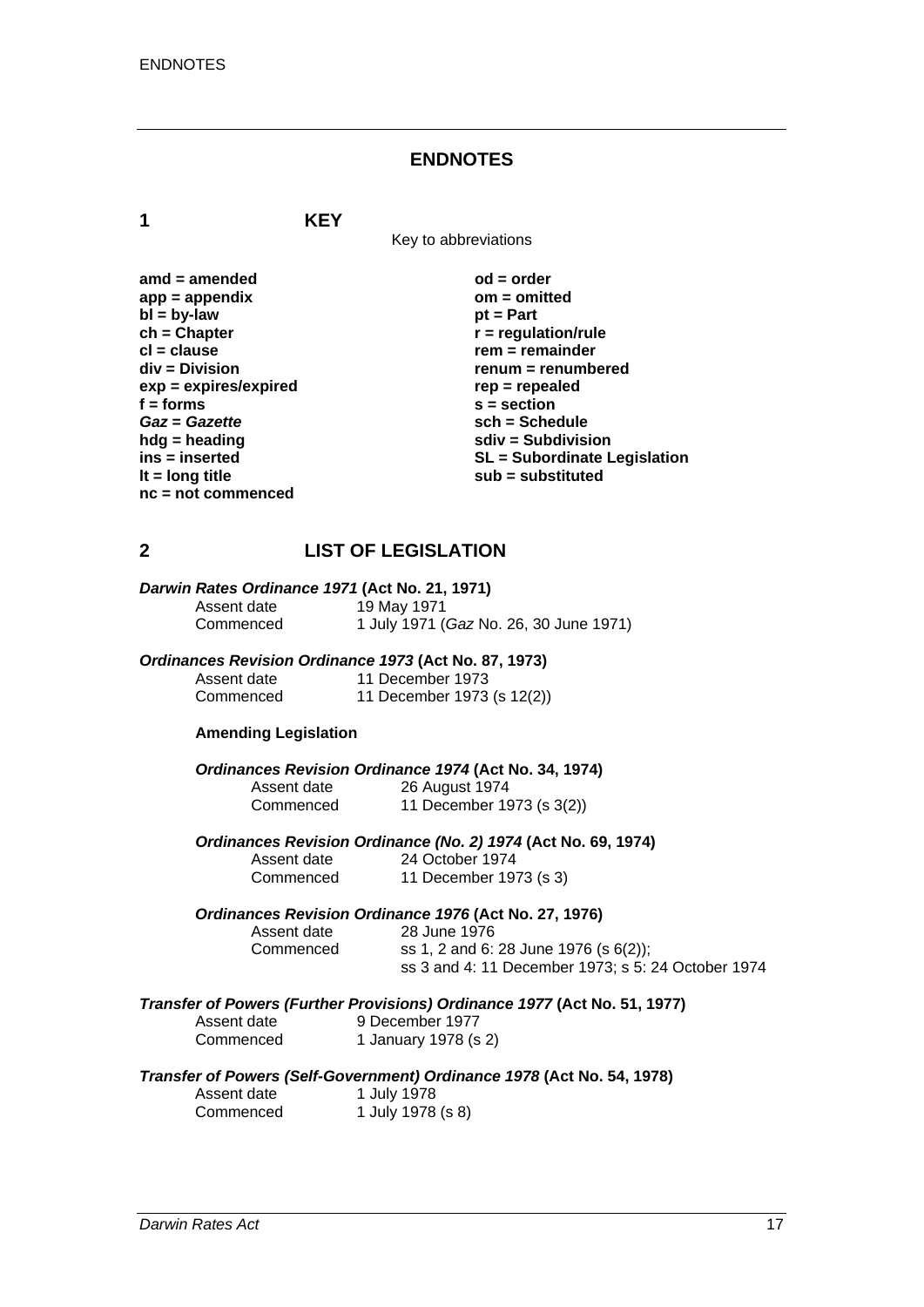|       | Statute Law Revision Act 1978 (Act No. 95, 1978)                              |                                                                                  |
|-------|-------------------------------------------------------------------------------|----------------------------------------------------------------------------------|
|       | Assent date                                                                   | 5 September 1978                                                                 |
|       | Commenced                                                                     | 5 September 1978                                                                 |
|       |                                                                               | Statute Law Revision Act (No. 2) 1979 (Act No. 128, 1979)                        |
|       | Assent date                                                                   | 15 October 1979                                                                  |
|       | Commenced                                                                     | 15 October 1979                                                                  |
|       |                                                                               | Criminal Law (Regulatory Offences) Act 1983 (Act No. 68, 1983)                   |
|       | Assent date                                                                   | 28 November 1983                                                                 |
|       | Commenced                                                                     | 1 January 1984 (s 2, s 2 Criminal Code Act 1983 (Act No. 47,                     |
|       |                                                                               | 1983), Gaz G46, 18 November 1983, p 11 and Gaz G8,                               |
|       |                                                                               | 26 February 1986, p 5)                                                           |
|       |                                                                               | Darwin Rates Amendment Act 1991 (Act No. 37, 1991)                               |
|       | Assent date                                                                   | 26 September 1991                                                                |
|       | Commenced                                                                     | 26 September 1991 (s 2)                                                          |
|       |                                                                               | Pastoral Land (Consequential Amendments) Act 1992 (Act No. 39, 1992)             |
|       | Assent date                                                                   | 25 June 1992                                                                     |
|       | Commenced                                                                     | 26 June 1992 (s 2, s 2 Pastoral Land Act 1992 (Act No. 17,                       |
|       |                                                                               | 1992) and Gaz S33, 26 June 1992)                                                 |
| 1993) |                                                                               | Real Property (Statutory Charges Consequential Amendments) Act 1993 (Act No. 77, |
|       | Assent date                                                                   | 23 November 1993                                                                 |
|       | Commenced                                                                     | 1 October 1994 (s 2, s 2 Real Property Amendment Act                             |
|       |                                                                               | (No. 2) 1993 (Act No. 76, 1993) and Gaz G37,                                     |
|       |                                                                               | 14 September 1994, p 2)                                                          |
|       |                                                                               | Land Title (Consequential Amendments) Act 2000 (Act No. 45, 2000)                |
|       | Assent date                                                                   | 12 September 2000                                                                |
|       | Commenced                                                                     | 1 December 2000 (s 2, s 2 Land Title Act 2000 (Act No. 2,                        |
|       |                                                                               | 2000) and Gaz G38, 27 September 2000, p 2)                                       |
|       | Statute Law Revision Act 2009 (Act No. 25, 2009)                              |                                                                                  |
|       | Assent date                                                                   | 1 September 2009                                                                 |
|       | Commenced                                                                     | 16 September 2009 (Gaz G37, 16 September 2009, p 3)                              |
|       |                                                                               |                                                                                  |
| 3     |                                                                               | <b>GENERAL AMENDMENTS</b>                                                        |
|       | General amendments of a formal nature (which are not referred to in the table |                                                                                  |
|       |                                                                               | of amendments to this reprint) are made by the Ordinances Revision               |
|       |                                                                               | Ordinance 1973 (Act No. 87, 1973) (as amended) to: ss. 4, 9, 10, 12, 13, 14,     |
|       |                                                                               | 15, 18, 19, 20, 26, 31, 32, 34, 37, 38, 43, 44, 45, 46, 48, 51, 52, 55 and 58.   |
|       |                                                                               |                                                                                  |

## **4 LIST OF AMENDMENTS**

| lt.            | amd No. 37, 1991, s 6                                       |
|----------------|-------------------------------------------------------------|
| $ss 1 - 2$     | amd No. 37, 1991, s 6                                       |
| s <sub>3</sub> | rep No. 128, 1979, s 37                                     |
| s <sub>4</sub> | amd No. 37, 1991, s 3; No. 45, 2000, s 11                   |
| $ss 5 - 11$    | amd No. 51, 1977, s 3; No. 54, 1978, s 3                    |
| s 12           | amd No. 51, 1977, s 3; No. 54, 1978, s 3; No. 37, 1991, s 6 |
| s 13           | amd No. 51, 1977, s 3; No. 54, 1978, s 3                    |